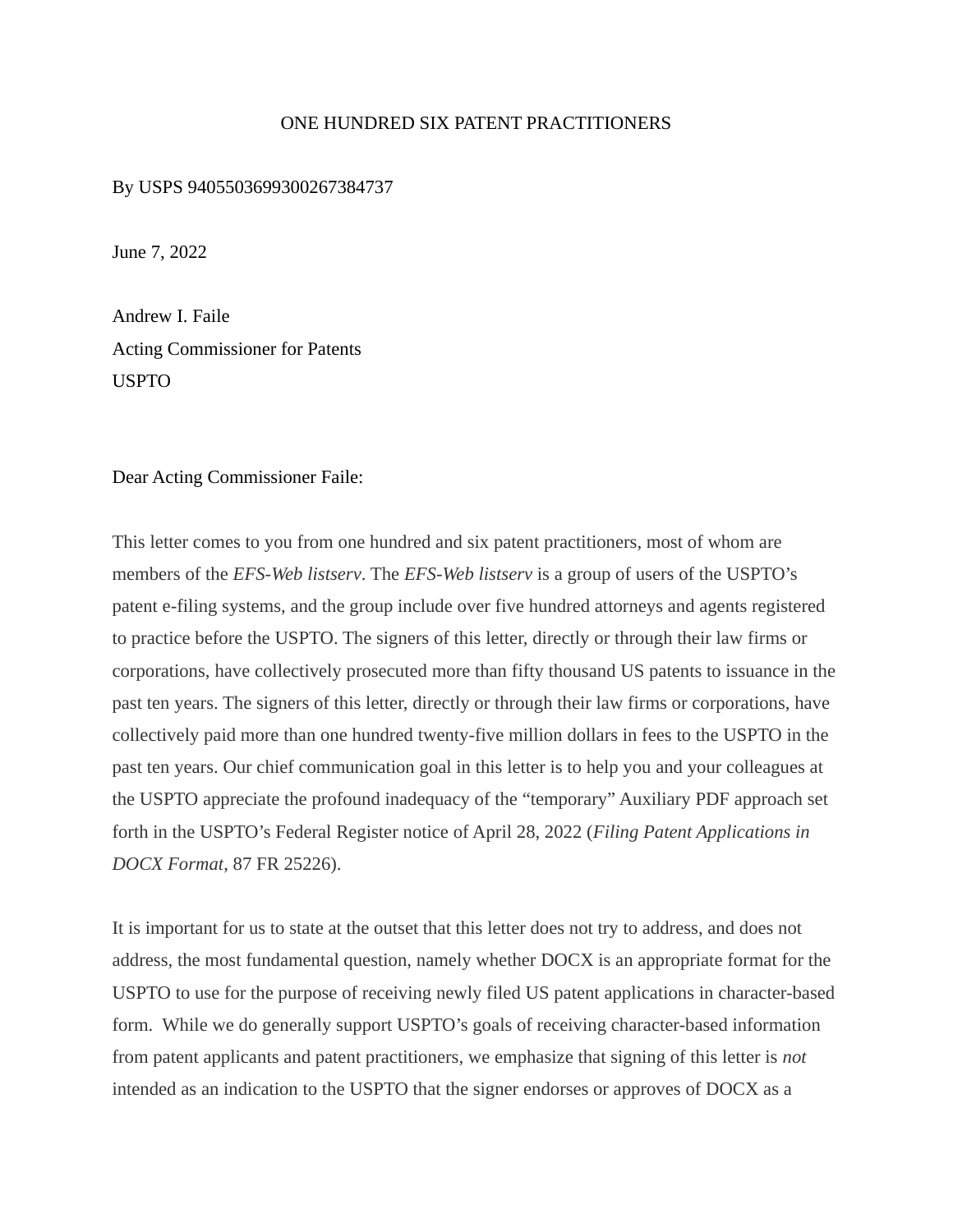patent application filing format. This letter is directed only to pointing out two specific and profound misunderstandings on the part of the USPTO about what would be required in a "protective PDF" filing approach, if such an approach were to have any hope of meaningfully reducing the harms and risks that will befall applicants and practitioners in a DOCX patent application filing environment.

In summary, the two profound misunderstandings on the part of the USPTO inherent in the approach set forth in the April 28, 2022 Federal Register notice present themselves in the following two points:

- The approach set forth in the notice contemplates that any petition asking for a correction of a USPTO error in the rendering of a DOCX-formatted US patent application (based upon a comparison of the USPTO's rendering with the applicant's protective PDF document) would be filed on or before December 31, 2022. This is absolutely unacceptable. The opportunity for the filing of such a petition absolutely must be available to the applicant for at least as long as the life of the granted patent plus the statute of limitations period.
- The approach set forth in the notice contemplates that the provision of a protective PDF document would only be available in the special case of a DOCX-formatted US patent application having a filing date on or before December 31, 2022. The approach contemplates that for any DOCX-formatted US patent application having a filing date after December 31, 2022, the applicant would *not be permitted* to provide a protective PDF document. This is absolutely unacceptable. The opportunity for the provision of a protective PDF document along with the filing of a DOCX-formatted US patent application must be preserved for however long the USPTO chooses to require the filing of US patent applications in a DOCX format.

Having summarized the two chief misunderstandings that permeate the April 28, 2022 Federal Register notice, we will now provide some background and will then discuss the two misunderstandings in greater detail.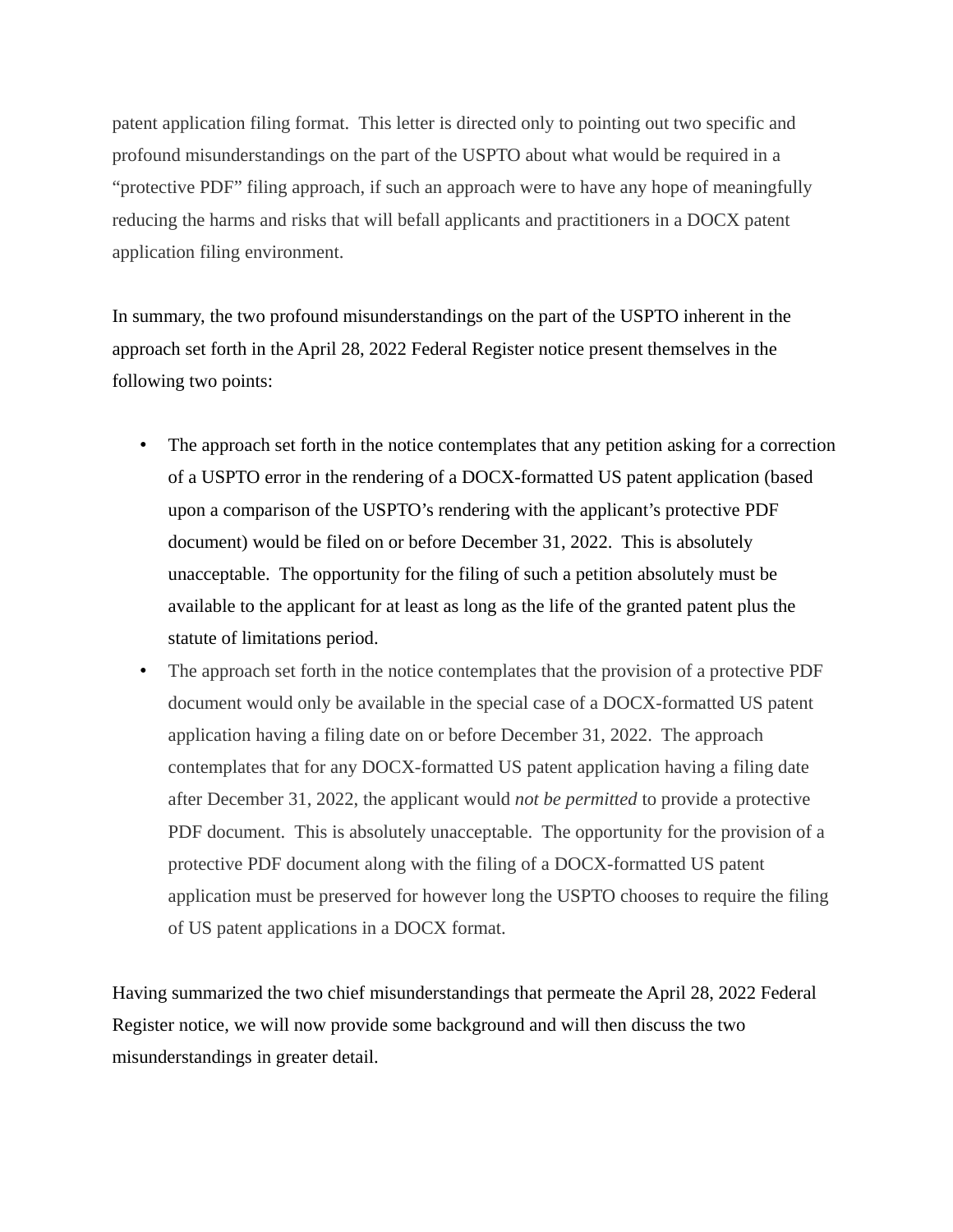When WIPO first introduced XML filing (character-based filing) for PCT applications, some of the signers of this letter were among the very first to carry out such XML filings of PCT applications. From the very beginning of WIPO's initiative for XML filing of PCT applications, WIPO was sensitive to the concerns of applicants as to whether mistakes might occur in the rendering or processing of the XML version of a PCT patent application. From the very beginning of the initiative, WIPO provided rules so that an applicant could file a protective version of the patent application. In the PCT rules, this protective version is termed a "preconversion format" document. The applicant is not forced by the patent office to adopt any particular fonts or word processor formats, and is not, for example, required to use Microsoft Word or any particular variant of a DOCX format. The applicant is able to use whatever word processor the applicant prefers and trusts. The protective version filed by the applicant (the "preconversion format" document) is permitted to be in whatever document format the applicant trusts to be authoritative.

The PCT rules provide for a correction procedure before the International Bureau. The natural question is how much time is available to the applicant to detect such problems and to carry out such corrections according to that procedure? The Treaty and rules of the PCT give the International Bureau jurisdiction over the procedural aspects of a PCT application for only a limited time, namely until thirty months after the priority date. As a consequence, this is the amount of time available to the applicant for such corrections before the IB. We wish the time available could be longer, but we recognize that the IB has only this limited thirty-month period within which to grant such corrective relief. (The applicant would also have the prospect of pursuing corrective relief at later times in the national or regional phase, or in court proceedings.)

It will be noted that WIPO's way of incentivizing the applicant to provide a character-based patent application (here, XML) is nice to applicants: WIPO offers a *filing fee reduction* (here, 100 Swiss Francs, or about \$107 at current exchange rates). This contrasts with the approach of the USPTO, which is instead to try to bring about the desired applicant behavior by means of a *penalty* (here, \$400). It will also be noted that the actual avoided cost to the USPTO when it does not have to carry out OCR (optical character recognition) on a patent application is, by USPTO's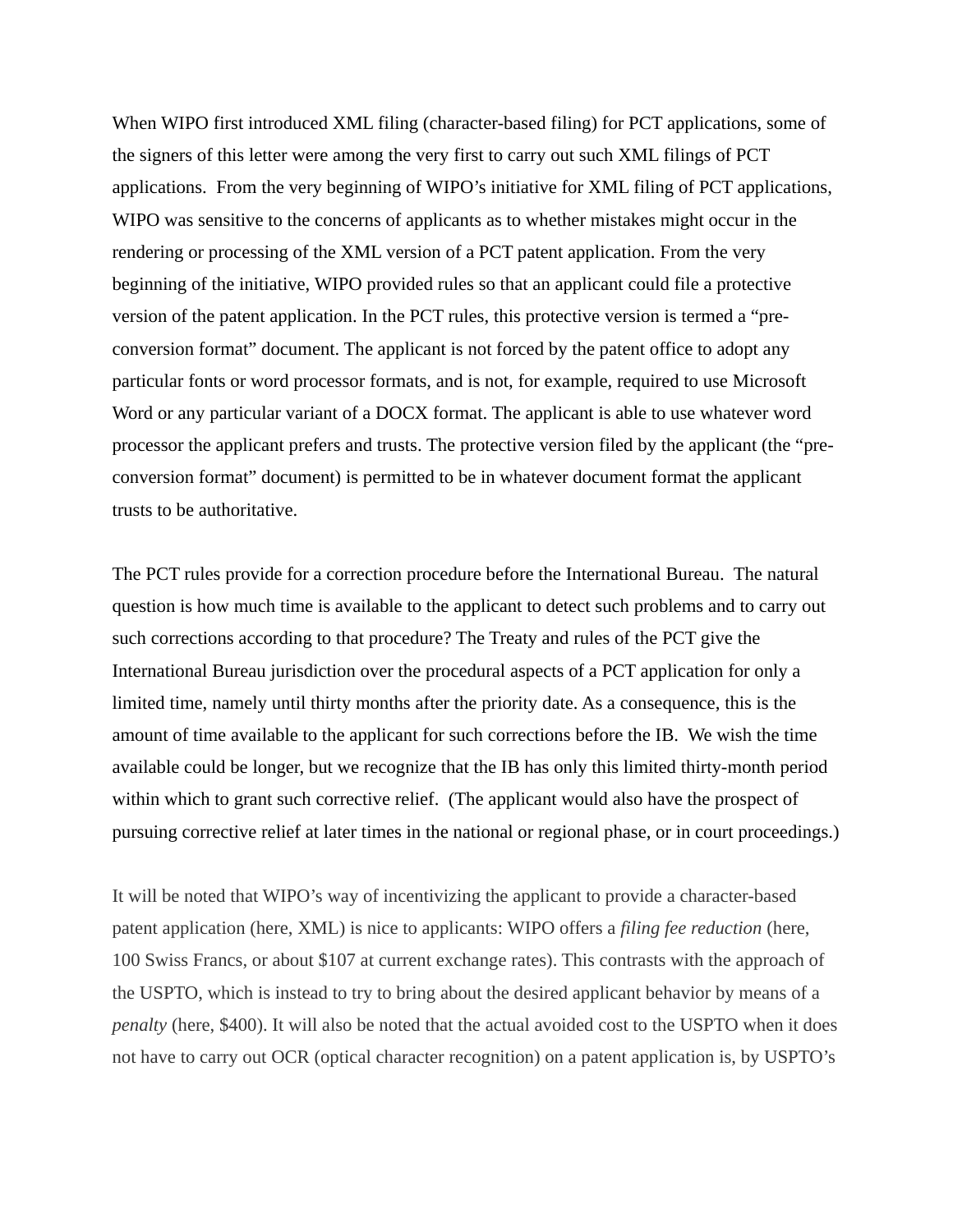own admission, only \$3.15 per document. It seems to us that it is "friendlier" if an Office uses a filing fee reduction rather than a penalty as its way of trying to get what it wants.

The USPTO first started pushing its DOCX initiative upon the practitioner community some three years ago. From the very outset, the practitioner community repeatedly urged the USPTO to take WIPO's example and to permit the applicant to file a protective version of the patent application along with the DOCX-formatted version of the patent application. A certain letter of *Seventy-Three Patent Practitioners* to Brendan Hourigan of the USPTO, dated September 17, 2019, specifically recommended that the USPTO adopt WIPO's "protective version" approach. (Many signers of the present letter were also among the seventy-three signers of that previous letter.) It is disappointing that it has taken more than two years of advocacy to bring about any change at all, and as set forth in this letter, it is disappointing that the "protective filing" approach now contemplated by the USPTO nonetheless falls far short of the WIPO approach.

It is extremely important to note that under the PCT rules, the protective document is preserved in perpetuity, meaning that the protective filing would be available for use in any later proceeding before a national or regional patent office, or in a court. This stands in contrast to the offensive approach contemplated in the April 28, 2022 Federal Register notice, namely that for most US patent applications filed in DOCX format, the protective PDF, and "all copies thereof", would be "disposed of" three years after issuance of the US patent.

By way of further background, a related problem with the DOCX e-filing approach is the problem of ethical and professional responsibility for the practitioner. Under USPTO's rules the patent practitioner is required to obtain a signature of the inventor on a Declaration of Inventorship. The Declaration calls for the inventor to have reviewed the subject patent application as part of the signing process. This review will necessarily have been linked to some human-readable document that was reviewed by the inventor. That human-readable document is not the same document as the DOCX file that the practitioner later uploads to the USPTO efiling system (at some time after the inventor has reviewed the patent application and has signed the Declaration). That human-readable document is some human-readable rendering of that DOCX file, using whatever software happened to be employed by the practitioner at that time.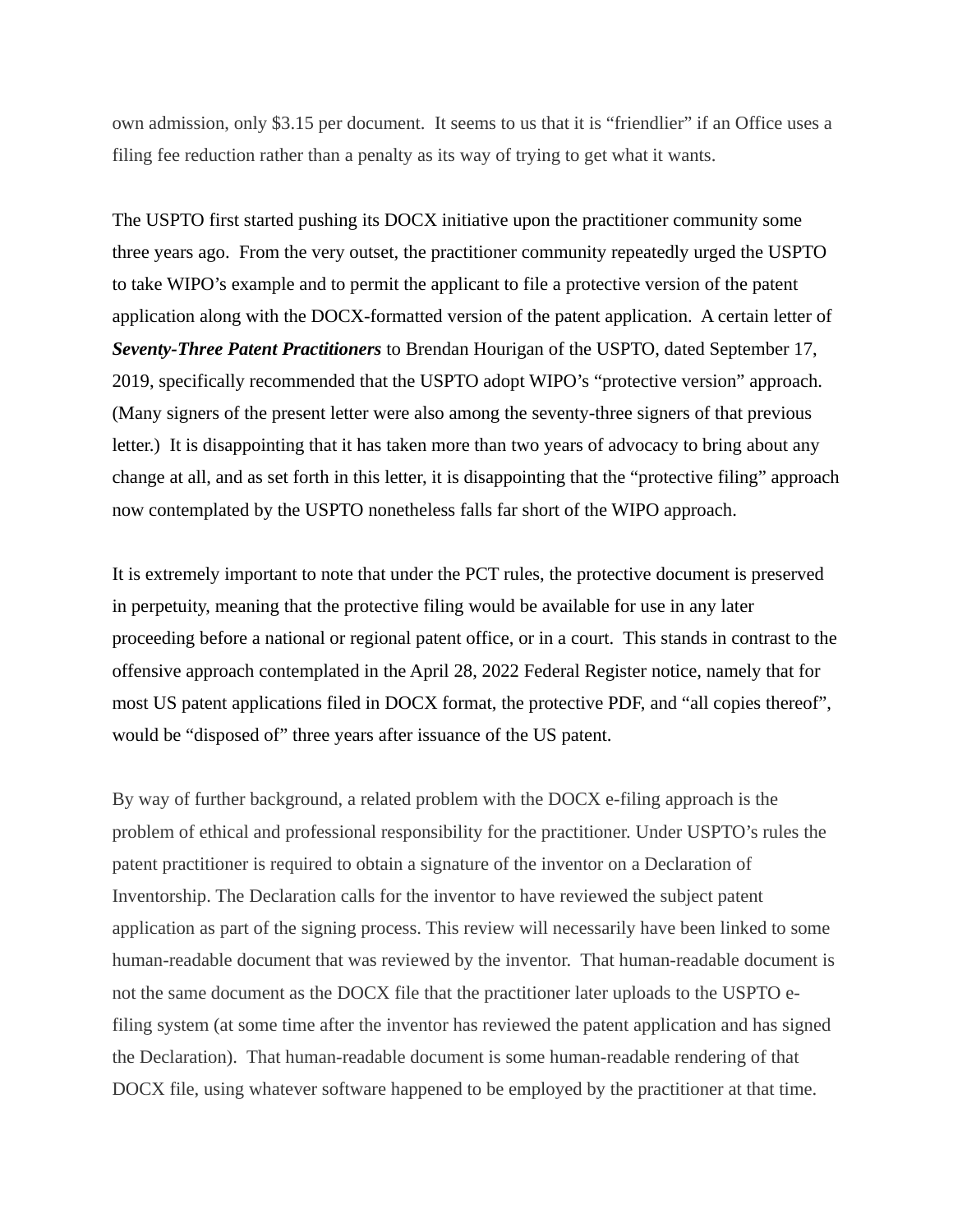According to USPTO's approach, the authoritative document for USPTO purposes is not, however, the same as whatever human-readable document the inventor saw back when the inventor was getting ready to sign the Declaration of Inventorship. According to USPTO's approach, the authoritative document is that DOCX file *as rendered into human-readable form at some later time* by some later version of the USPTO's own proprietary DOCX rendering engine. The simple flow of time, if nothing else, makes clear that it will have been impossible for the inventor to have seen that later human-readable rendering of the DOCX file, a rendering that will have taken place by means of USPTO proprietary software that may well have changed since the software version that was in use by the USPTO at the time of the signing by the inventor of the Declaration of Inventorship. From this it follows that the USPTO puts the practitioner into what may be charitably described as a difficult position when suggesting that the previously signed Declaration of Inventorship may be filed in the application.

If the rendered PDF that the inventor saw at the time of signing of the Declaration of Inventorship could be filed with the DOCX patent application, as the protective version of the patent application, this would go a long way towards making a clear record of what it was that the inventor was reviewing when the inventor was getting ready to sign the Declaration of Inventorship. The need for preservation of such a clear record applies equally to DOCXformatted US patent applications filed *on any date*, regardless of whether that date happens to be on or before December 31, 2022, or happens to be after December 31, 2022.

There is another background aspect of the protective PDF filing approach that requires discussion. The April 28, 2022 Federal Register notice invites the practitioner community to trust the USPTO in its upcoming evaluation of its "temporary" protective PDF filing program, saying:

As December 31, 2022, approaches, the USPTO will evaluate whether there is a need to extend the temporary period beyond December 31, 2022, and will inform the public of any extension of the temporary period.

What is unfortunate is that the USPTO has not earned the trust of the practitioner community in this area, and has indeed put itself in a position of lack of trust as to its veracity in reporting of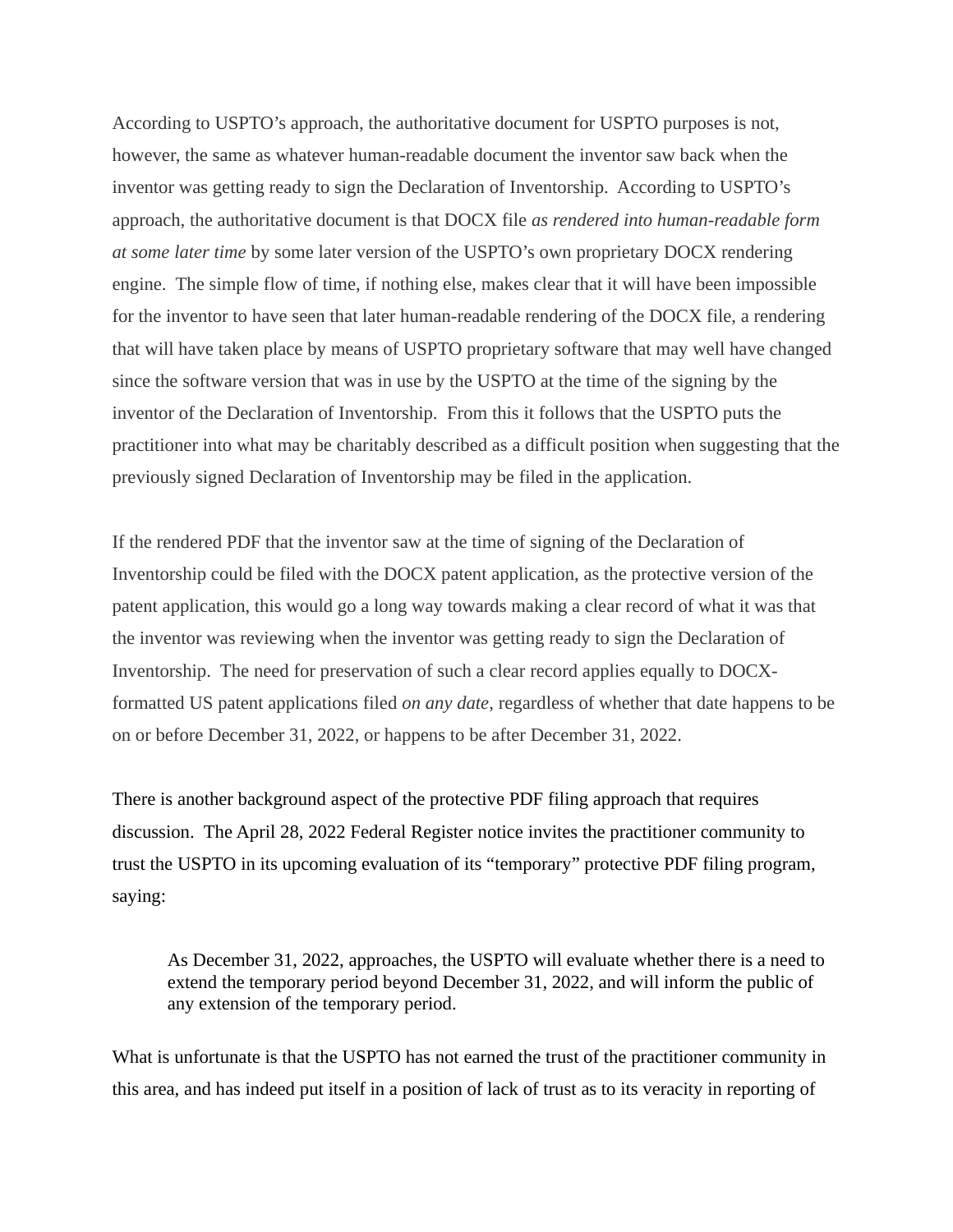DOCX problems. The most striking example arose during an earlier phase of the USPTO's DOCX filing initiative, as will now be described. In the above-mentioned letter from *Seventy-Three Patent Practitioners* to Brendan Hourigan of the USPTO, dated September 17, 2019, the signers reported many issues resulting from the filing of applications in DOCX format. It will be recalled that on August 3, 2020, the USPTO published a Federal Register notice entitled *Setting and Adjusting Patent Fees During Fiscal Year 2020* (85 FR 46932). It was astonishing to see the following sentence at page 46958:

To date, the USPTO has not received notifications of any issues resulting from the filing of applications in DOCX format.

This statement by the USPTO in the August 3, 2020 Federal Register notice was false. The USPTO had received notification of many issues resulting from the filing of applications in DOCX format, in the letter dated September 17, 2019 from *Seventy-Three Patent Practitioners*  to Brendan Hourigan of the USPTO. The USPTO lied.

This puts the practitioner community in the position of having to wonder whether the USPTO can really be trusted to carry out its "evaluation" as described in the April 28, 2022 Federal Register notice in a truly open and candid way.

A remaining concern is the USPTO's history of setting fees to disincentivize activities that the USPTO prefers would not take place. We worry that the USPTO might set fees so as to discourage requests for correction under DOCX filing initiative. We feel that any USPTO procedure for handling corrections relating to USPTO's rendering or processing of the characterbased file as compared with the protective PDF (for example by petition or certificate of correction) must be free of any fee cost to the applicant or patent owner.

Having provided some background, we will now discuss in some detail the two chief misunderstandings that permeate the April 28, 2022 Federal Register notice.

*The first misunderstanding* permeating the April 28, 2022 Federal Register notice relates to the question of *how soon* the applicant or practitioner would be required to somehow detect a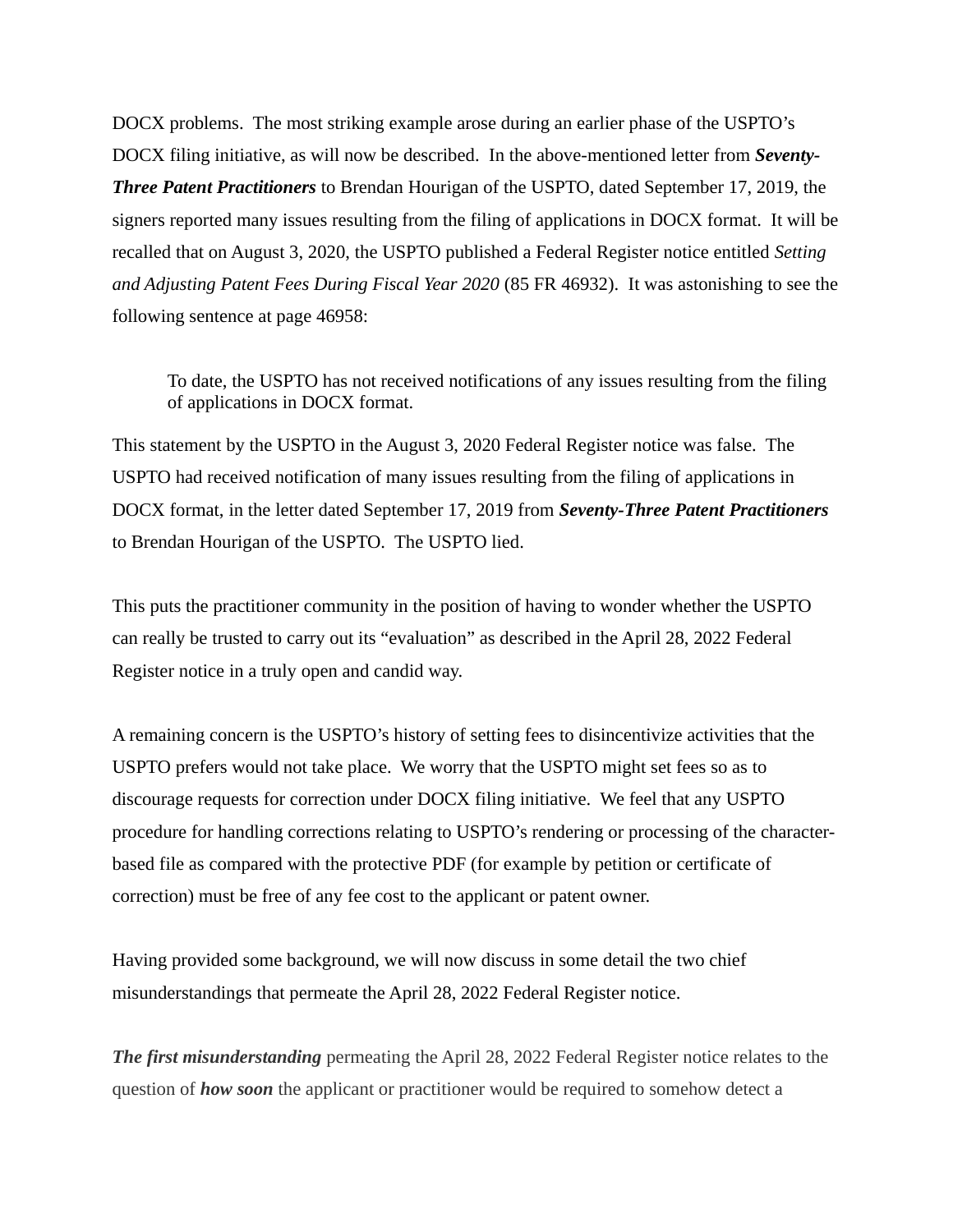USPTO mistake and to act upon it. The approach set forth in the notice contemplates that any petition asking for a correction of a USPTO error in the rendering of a DOCX-formatted US patent application (based upon a comparison of the USPTO's rendering with the applicant's protective PDF document) would be filed on or before December 31, 2022. This is absolutely unacceptable. The opportunity for the filing of such a petition absolutely must be available to the applicant for at least as long as the term of the granted patent plus the statute of limitations period.

It is, frankly, insulting that the USPTO proposes in the April 28, 2022 Federal Register notice that such corrections be rendered impossible for most of the life of the patent due to a proposed discarding of the protective PDF document "and all copies thereof" a mere three years after issuance of the patent. Again, as mentioned above, the WIPO approach preserves the protective document in perpetuity. This permits a patent owner to make reference to that protective document in a later proceeding, if necessary, before a national or regional patent office, or before a court. The WIPO approach avoids the insult of any discarding of the protective document "and all copies thereof".

If the USPTO were to have any hope of getting "buy-in" from the practitioner community, the USPTO would need to appreciate that the malpractice lawsuit against the practitioner arising out of the practitioner's having risked the client's interests by filing a patent application in USPTO's DOCX format will happen only after the USPTO mistake gets discovered, and that the discovery of the USPTO mistake may well only happen at litigation time. The correction procedure must thus be available at litigation time. Putting things as plainly as possible, *cutting off the availability of the correction procedure at any time earlier than litigation time negates any possibility of "buy-in" from the practitioner community.*

*The second misunderstanding* permeating the April 28, 2022 Federal Register notice relates to the question of whether it is acceptable for the provision of protective PDF files to be a "temporary" thing. The approach set forth in the notice contemplates that the provision of a protective PDF document would only be available in the special case of a DOCX-formatted US patent application having a filing date on or before December 31, 2022. The approach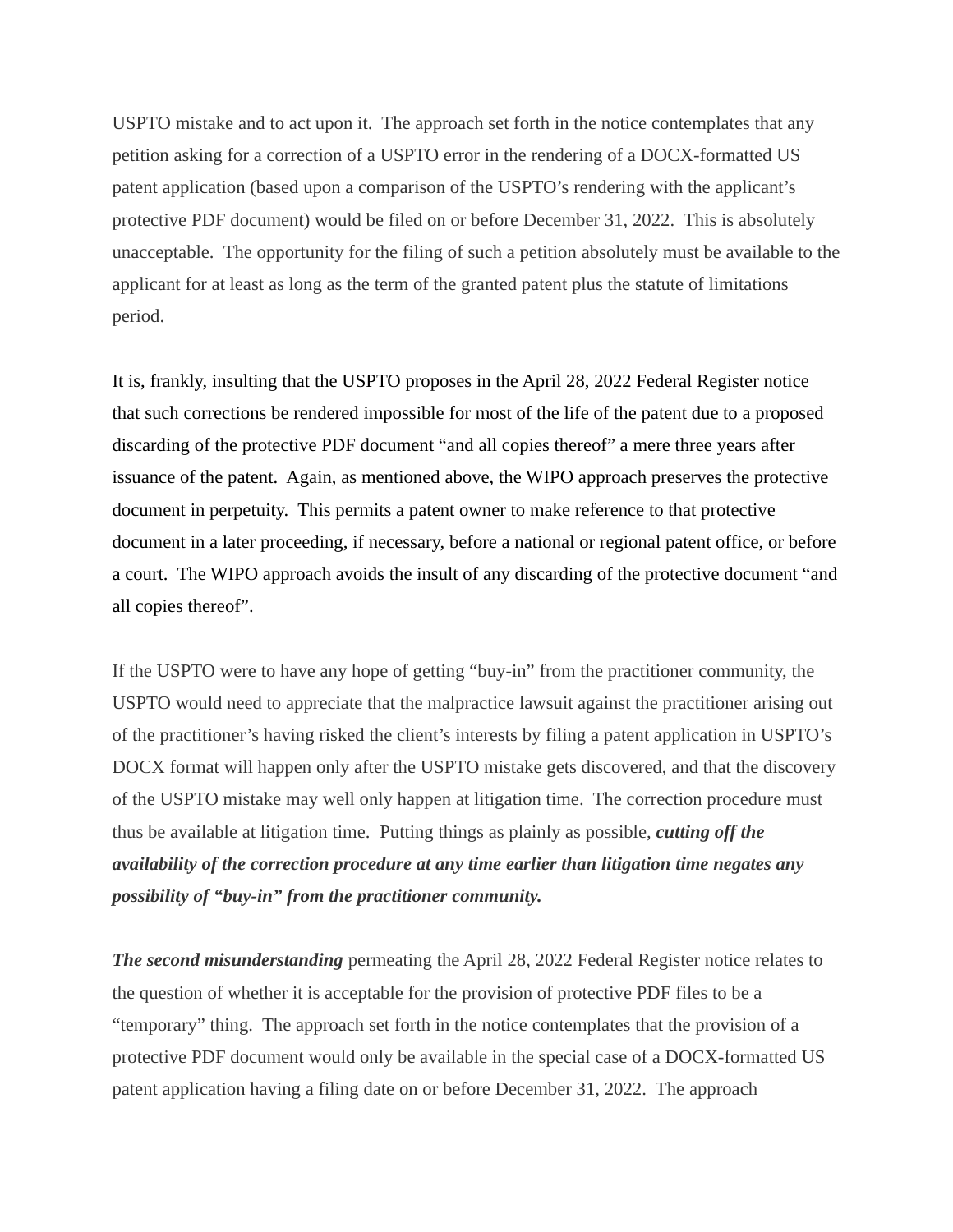contemplates that for any DOCX-formatted US patent application having a filing date after December 31, 2022, the applicant would not be permitted to provide a protective PDF document. This is absolutely unacceptable. The opportunity for the provision of a protective PDF document along with the filing of a DOCX-formatted US patent application must be preserved for however long the USPTO chooses to require the filing of US patent applications in a DOCX format.

What must be emphasized is that there is no reason to think that some limited amount of test filing between now and December 31, 2022 will be of any predictive value at all regarding things that might go wrong after December 31, 2022. There are actually many reasons to doubt that the limited experience between now and December 31 would be of any value at all.

*A first reason* to attach little or no predictive value to test filings between now and December 31, 2022 is that the proprietary DOCX rendering engine used by the USPTO *after December 31, 2022* will surely have non-identical software in it, as compared with the proprietary DOCX rendering engine used by the USPTO *on and before December 31, 2022*. This means that there will be things that can go wrong after December 31, 2022 regarding USPTO's proprietary DOCX rendering engine that no one could have learned about from *any amount of testing* prior to December 31, 2022.

Conspicuous by its absence in the April 28, 2022 Federal Register notice is any commitment or promise by the USPTO that its DOCX rendering engine as it existed on or prior to December 31, 2022 will be maintained by the USPTO with *no changes whatsoever*, in perpetuity, on and after January 1, 2023. Yet if USPTO's customers are to be asked to accept that the availability of the protective "Auxiliary PDF" filings will end on December 31, 2022, then this could only conceivably be acceptable if the USPTO were to make exactly such an irrevocable promise.

*A second reason* to attach little or no predictive value to test filings between now and December 31, 2022 is that practitioners with applications containing difficult subject matter (for example math formulas, chemical formulas, Greek letters, other special characters, and tables) have already stated their intention to avoid at all costs any use of the USPTO's DOCX system for as long as possible (indeed perhaps never using it even after the penalties come into force) so as to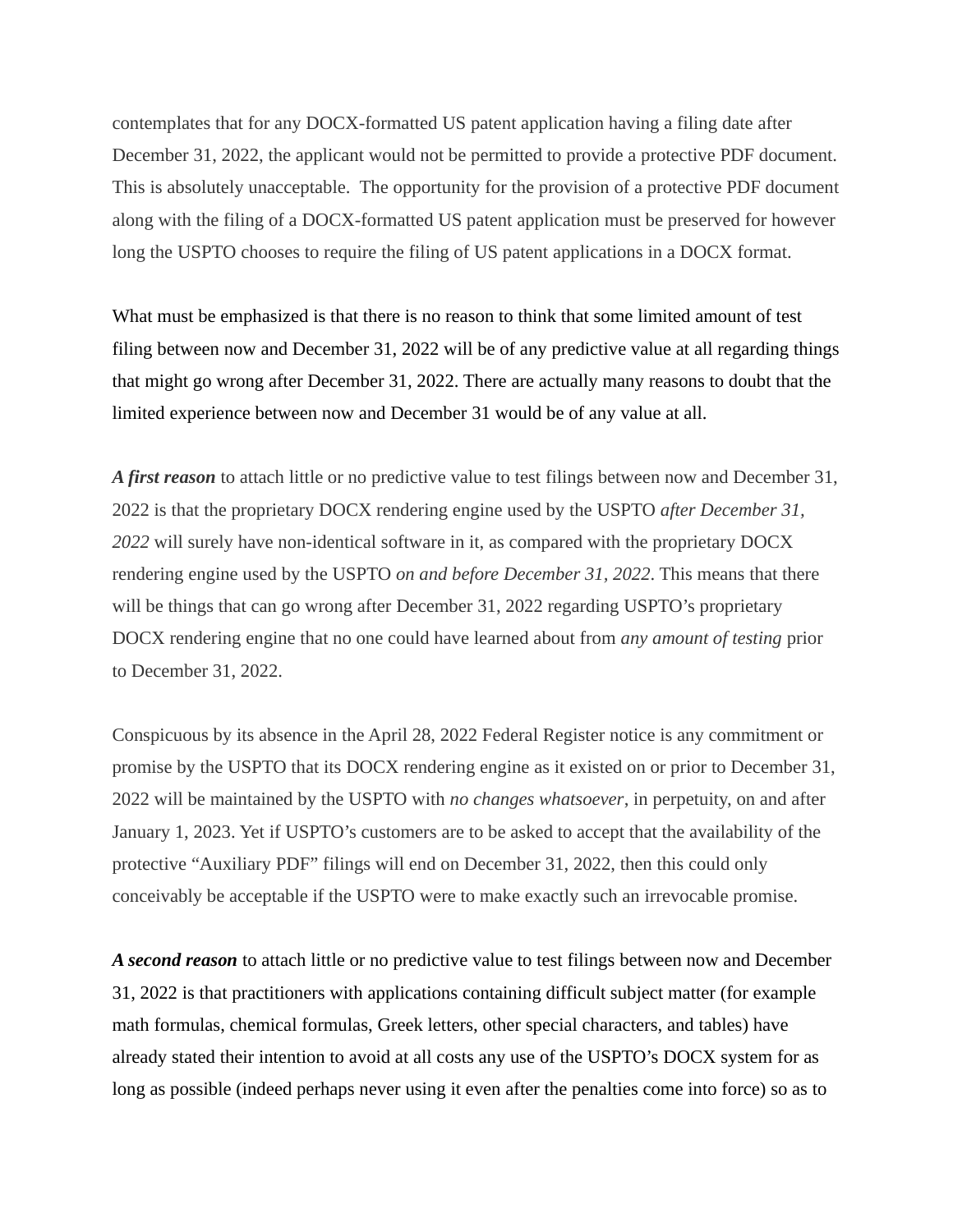avoid malpractice risks. Few if any such applications will get filed as DOCX applications between now and December 31, 2022. The only filers who will file DOCX between now and December 31, 2022 are those whose applications are the simplest possible applications, containing no risky material of any kind. Such applications will be of no help at all in discovering subtle defects in USPTO's design of its proprietary DOCX rendering engine. The absence of identified rendering mistakes and artifacts will in no way mean that the USPTO's proprietary DOCX rendering engine is free from defects.

A *third reason* to attach little or no predictive value to test filings between now and December 31, 2022 is that there will be no opportunity for members of the public to scrutinize the DOCX files and the USPTO's rendering of those files. The applications involved will nearly all be secret! They will generally not yet have been published by December 31, 2022. This means that the only parties who would have any ability to catch or detect the defects that urgently would need to be detected are (a) the applicant itself, and (b) the USPTO. The USPTO, however, has no incentive at all to try to find defects in its own systems promptly, and indeed on the present timetable, has every incentive to foot-drag any uncovering of defects until after December 31, 2022 so as to lock in place the end of the "temporary" availability of the protective "Auxiliary PDF" filings. This leaves only the applicant to try to detect rendering errors and artifacts. There is simply no way for the rest of the patent community to have any confidence level as to the extent to which the handful of brave DOCX applicant filers will be successful at managing to detect the USPTO's rendering errors and artifacts early enough to be able to "blow the whistle" soon enough to deflect the otherwise-seemingly-inevitable end of the "temporary" availability of the protective "Auxiliary PDF" filings.

A *fourth reason* to attach little or no predictive value to test filings between now and December 31, 2022 is that maybe there will be so few such filings that an absence of reported USPTO rendering errors will mean nothing. Indeed given that most of the applications filed between now and December 31 will be less than 18 months old, they will be secret, and it will be impossible for members of the public to independently evaluate whether the number of test filings will have been sufficient to permit any conclusions at all to be drawn from the absence of reported rendering errors.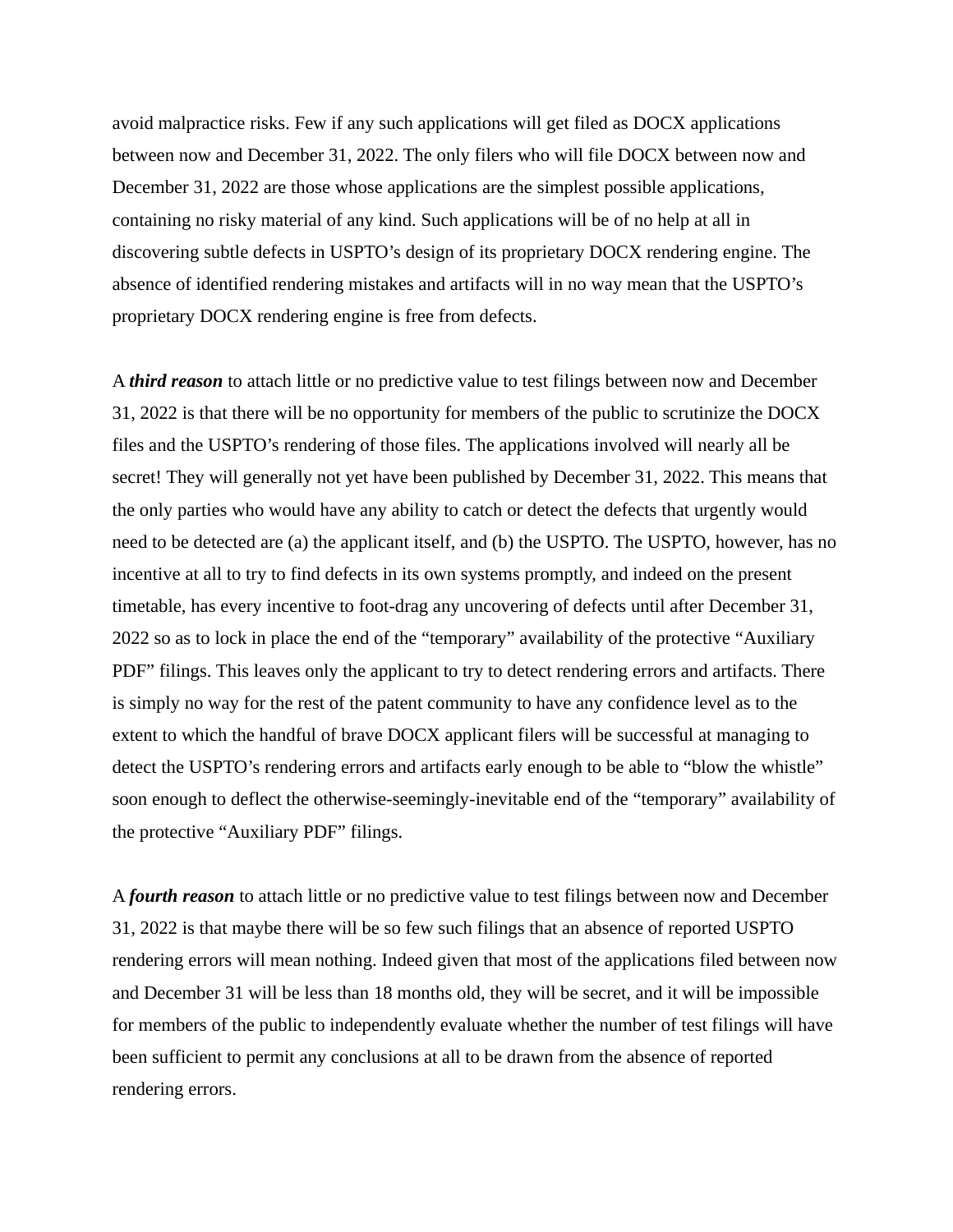Again as mentioned above, the USPTO's track record for veracity about reporting DOCX problems is poor. As described above, on September 17, 2019, Seventy-Three Patent **Practitioners** wrote a letter to Brendan Hourigan of the USPTO, notifying the USPTO of issues with DOCX filings, and on August 3, 2020, the USPTO published a Federal Register notice containing a false statement that "[t]o date, the USPTO has not received notifications of any issues resulting from the filing of applications in DOCX format." This suggests that it would be better simply to eliminate the "temporary" nature of the protective PDF filing approach and instead leave it in place.

In summary, this letter does not try to address, and does not address, the most fundamental question, namely whether DOCX is an appropriate format for the USPTO to use for the purpose of receiving newly filed US patent applications in character-based form. We do generally support USPTO's goals of receiving character-based information from patent applicants and patent practitioners. But this letter is not intended to endorse or approve of DOCX as a patent application filing format. This letter is directed only to pointing out two flaws in the April 28, 2022 Federal Register notice, namely that the availability of a protective PDF filing needs to last as long as there is any DOCX penalty, not ending on December 31, 2022, and that the availability of a correction procedure that makes use of a protective PDF filing needs to last at least as long as the term of a patent plus its statute-of-limitations period. We hope that USPTO can follow the suggestions set forth in this letter regarding the April 28, 2022 Federal Register notice, and we look forward to productive dialogue with the USPTO going forward.

Very truly yours,

I Oppelant Carl Oppedahl

for One Hundred Six Patent Practitioners

David S Alavi Owen J. Bates **Sid Bennett**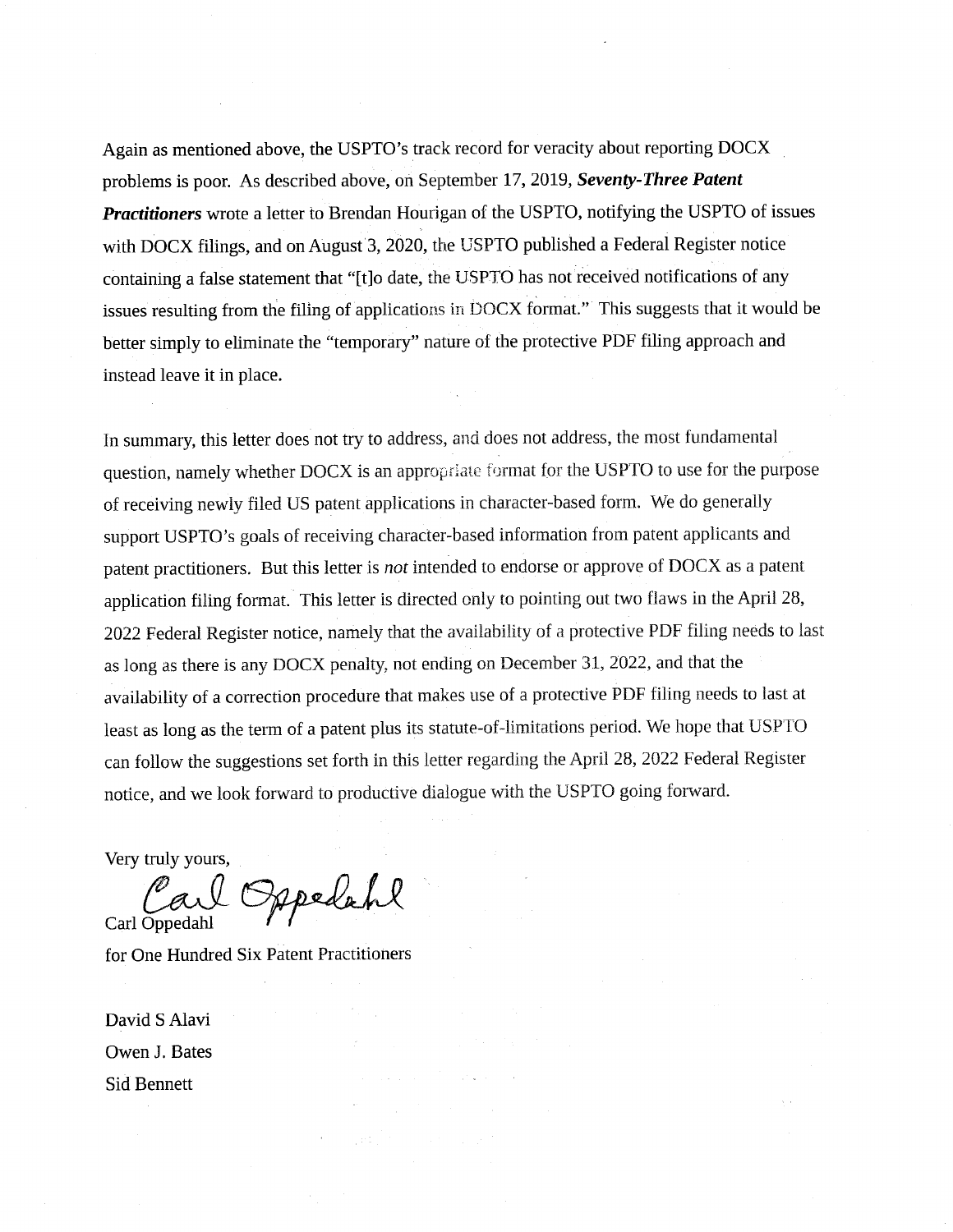Again as mentioned above, the USPTO's track record for veracity about reporting DOCX problems is poor. As described above, on September 17, 2019, *Seventy-Three Patent Practitioners* wrote a letter to Brendan Hourigan of the USPTO, notifying the USPTO of issues with DOCX filings, and on August 3, 2020, the USPTO published a Federal Register notice containing a false statement that "[t]o date, the USPTO has not received notifications of any issues resulting from the filing of applications in DOCX format." This suggests that it would be better simply to eliminate the "temporary" nature of the protective PDF filing approach and instead leave it in place.

In summary, this letter does not try to address, and does not address, the most fundamental question, namely whether DOCX is an appropriate format for the USPTO to use for the purpose of receiving newly filed US patent applications in character-based form. We do generally support USPTO's goals of receiving character-based information from patent applicants and patent practitioners. But this letter is *not* intended to endorse or approve of DOCX as a patent application filing format. This letter is directed only to pointing out two flaws in the April 28, 2022 Federal Register notice, namely that the availability of a protective PDF filing needs to last as long as there is any DOCX penalty, not ending on December 31, 2022, and that the availability of a correction procedure that makes use of a protective PDF filing needs to last at least as long as the term of a patent plus its statute-of-limitations period. We hope that USPTO can follow the suggestions set forth in this letter regarding the April 28, 2022 Federal Register notice, and we look forward to productive dialogue with the USPTO going forward.

Very truly yours,

Carl Oppedahl for One Hundred Six Patent Practitioners

David S Alavi Owen J. Bates Sid Bennett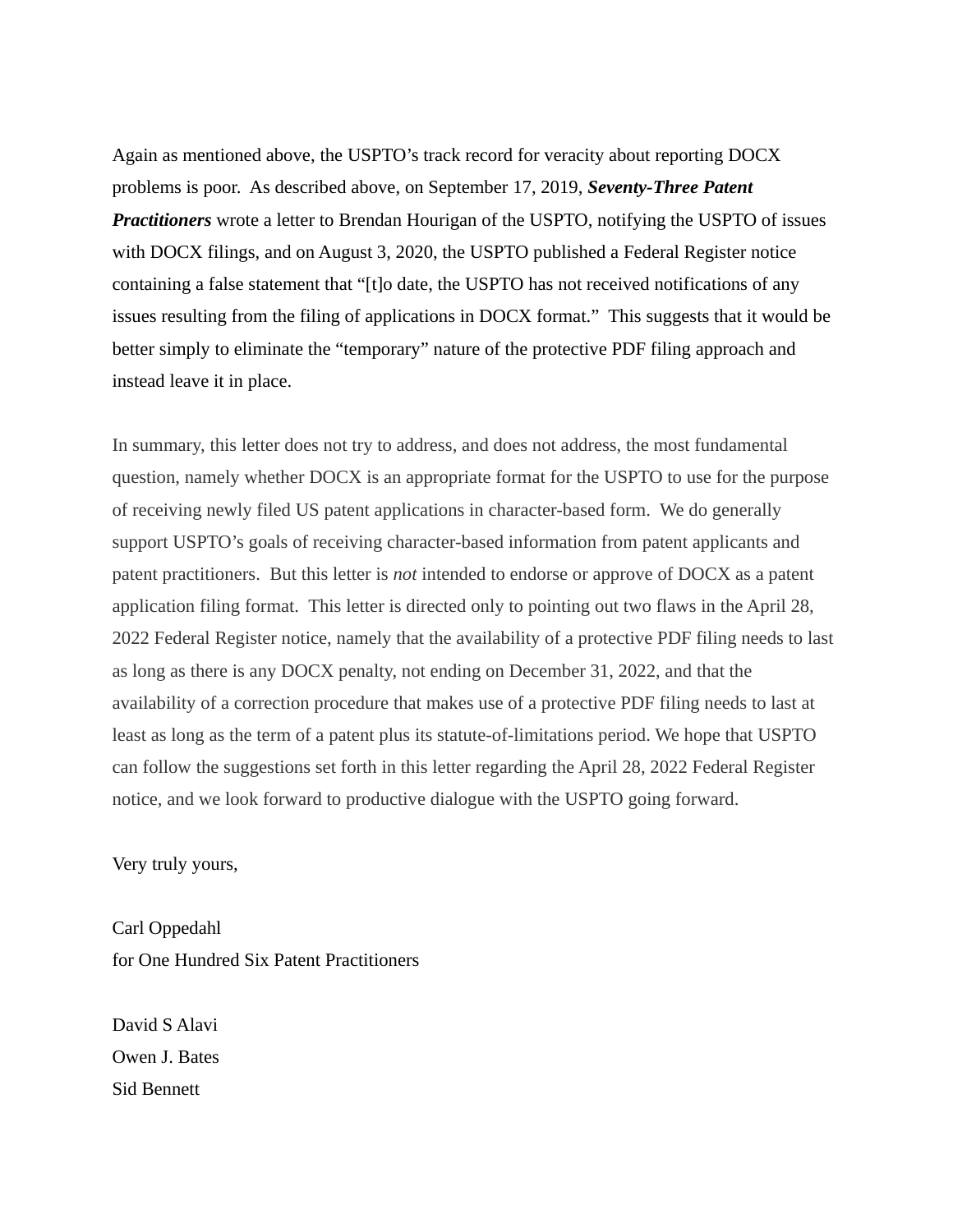Andrew Berks Robert Blaha Matthew J. Booth, Matthew J Booth PC Michael Bosworth David Boundy Dr. Diana Brehob, Brehob Law, PLLC Pamela Brisky Roger L. Browdy, Browdy and Neimark, PLLC Michael J. Brown J. Michael Buchanan Julie Burke, IPQualityPro LLC Marcellus Chase, Randall Danskin P.S. Douglas A. Collier, Taft Law Brian Cronquist Bradley K. DeSandro Michael P. Eddy Robert H. Eichenberger Maria Eliseeva William Eshelman Bradley C. Fach Daniel Feigelson Ury Fischer Alan M. Flum, Stone Creek Services LLC Bradley A Forrest Derek Freyberg Diane Gardner Antoinette G. Giugliano Judith L. Goldberg, Leydig. Voit & Mayer, Ltd. Ian P. Goodman Harry J. Guttman, Ph.D. John M. Hammond, Patent Innovations LLC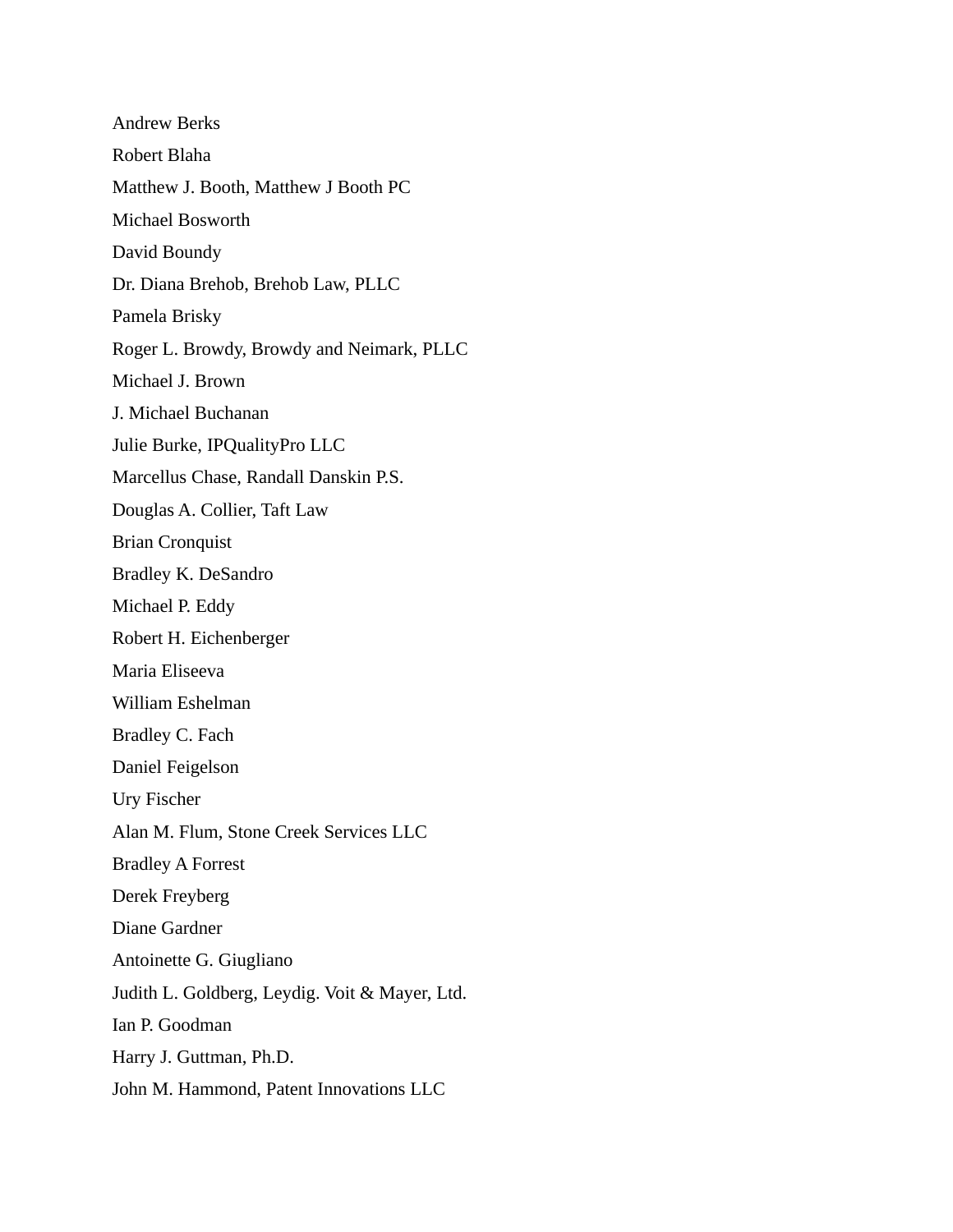Charles Andrew Hayes, Wegman Hessler Philip G Hertel Thomas Hoxie, Hoxie & Associates LLC Jui-Jung Hsiao Gudrun E. Huckett Louis H. Iselin Demian K. Jackson Krista S. Jacobsen Jeremy M. Jay, Leydig Voit & Mayer Ronni S. Jillions Ronald R. Kilponen Howard J. Klein Katherine Koenig Herb Lacey, Innatricity LLC James E Lake Mary LaMorte, LaMorte & Associates, P.C. Jeffrey D. Lindsay Guy V. Manning Steven K. Martin Ira Matsil, Slater Matsil, LLP Lynn McMiller Joyce L. Morrison Craig Mueller George L. Murphy Jeffrey D. Myers Damon Neagle Richard Neifeld Sam L. Nguyen, HDC IP Law, LLP G. Peter Nichols Scott Nielson Stephen M. Nipper, Colby Nipper PLLC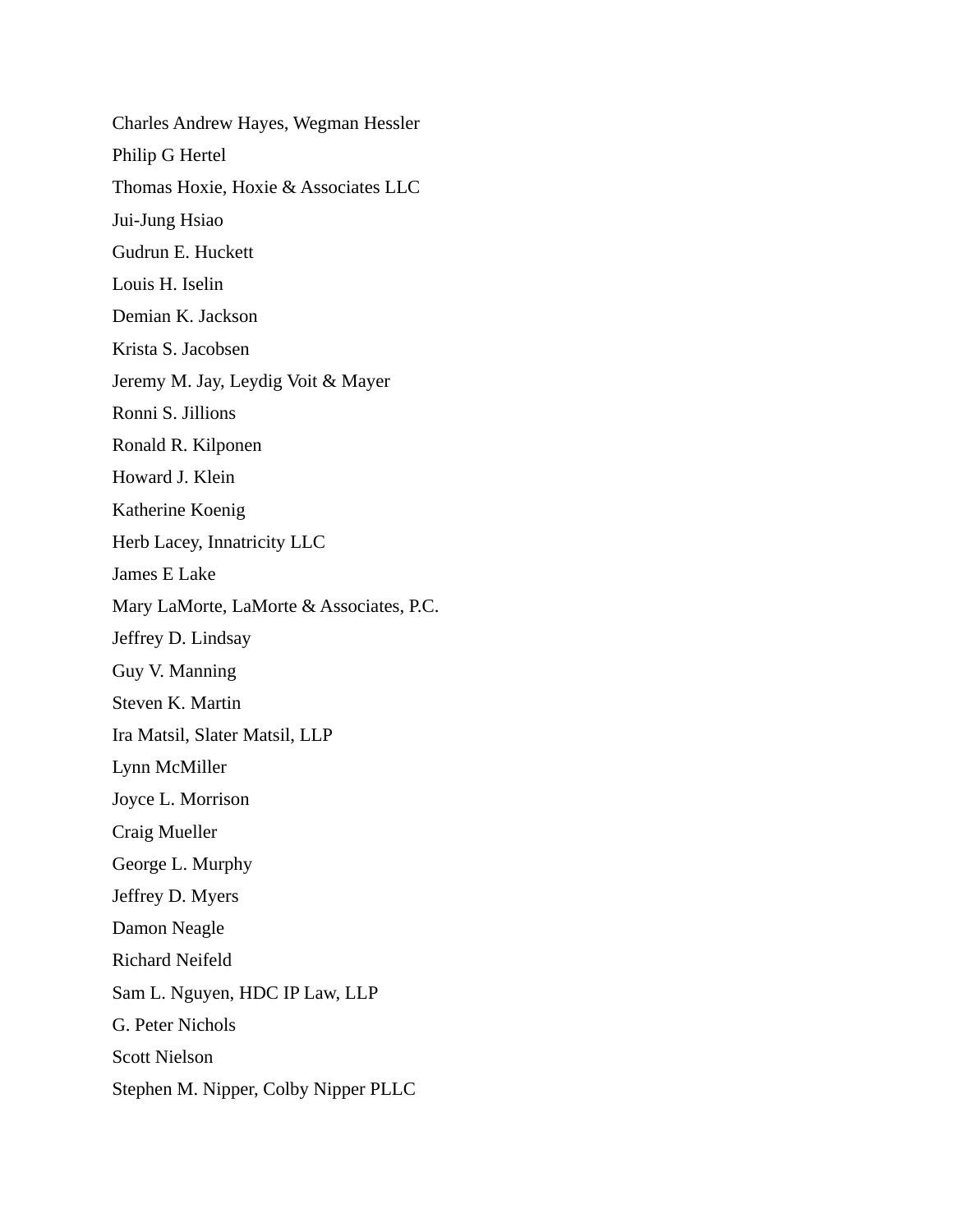Warren Norred, Norred Law Sean O'Connell Paul C. Oestreich, Eminent IP Carl Oppedahl, Oppedahl Patent Law Firm LLC Neil R. Ormos Karen Dana Oster Jane C. Oswecki Henry Park Miriam Paton (Integral IP) Gerald T. Peters / JTT Patent Services, LLC (NH USA) John Pietrangelo, Tech Valley Patent, LLC Wendy Powell C. Dale Quisenberry, Quisenberry Law PLLC Sarah J. Rhoades Robert J. Rose Dov Rosenfeld Ivan Rozek Scott Sample, Culhane Meadows PLLC Robin Sannes David L. Schaeffer Richard A. Schafer Jeffrey E. Semprebon Christen Shore Brian Siritzky Bennett Smith, DBA PatentVentures Marlin Smith Howard L. Speight Jeffrey S. Steinberg Donald E. Stout, Stout, Uxa & Buyan, LLP Richard Straussman Charles R. Szmanda